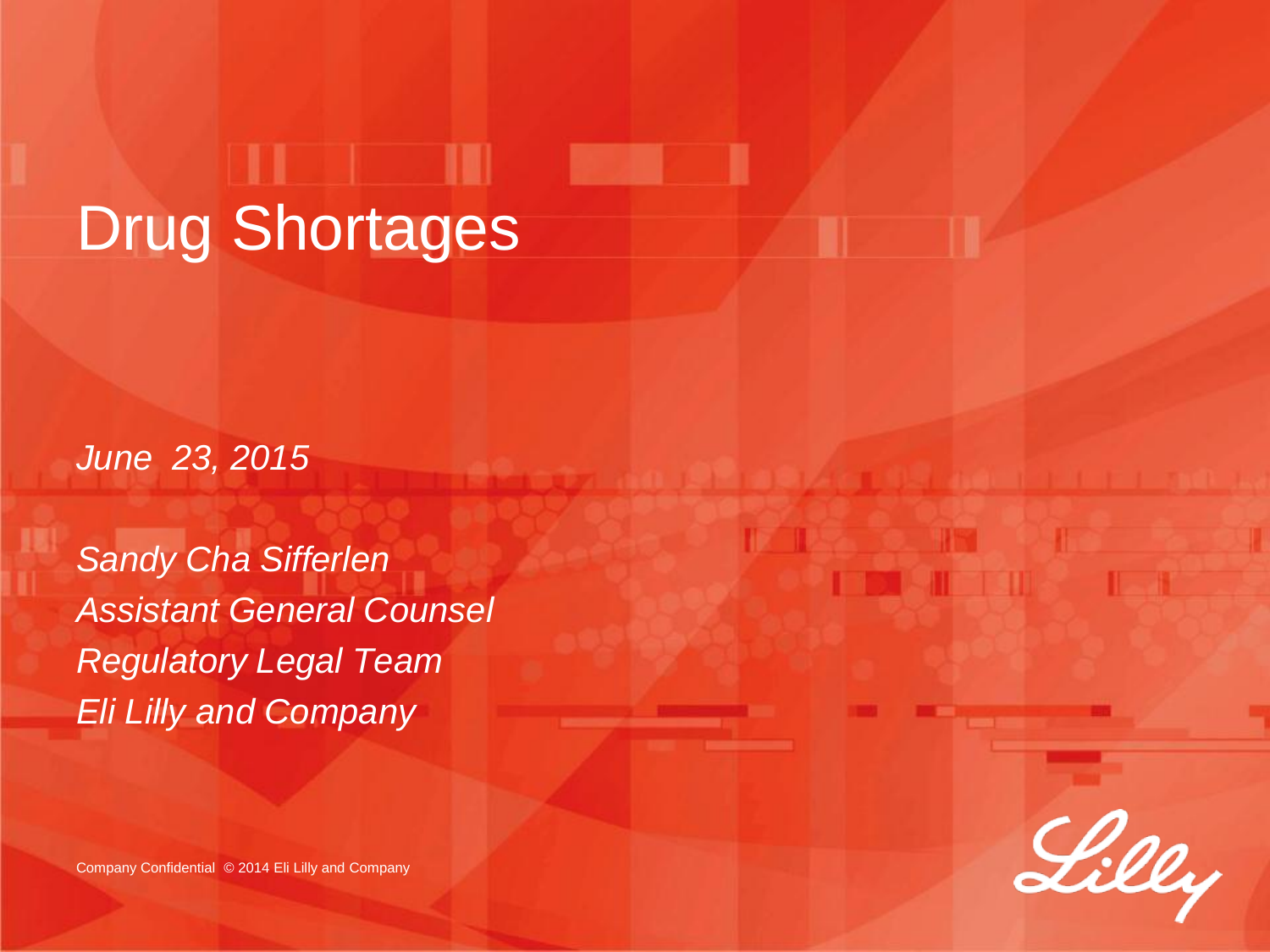#### **Shortages, safety and security of drug supply chain in the news…a look back**

Lawmakers ask FDA chief to brief them on her trip to China, outline new concerns on drug tainting

**Drug shortage in hospitals continues to grow**

OTC drugs stolen in US cargo robbery



**The cancer drug shortage is beyond unconscionable**

#### **Theft from Connecticut warehouse**

**FDA finds more fake cancer drug in U.S.**

**Drug shortages set to reach record levels**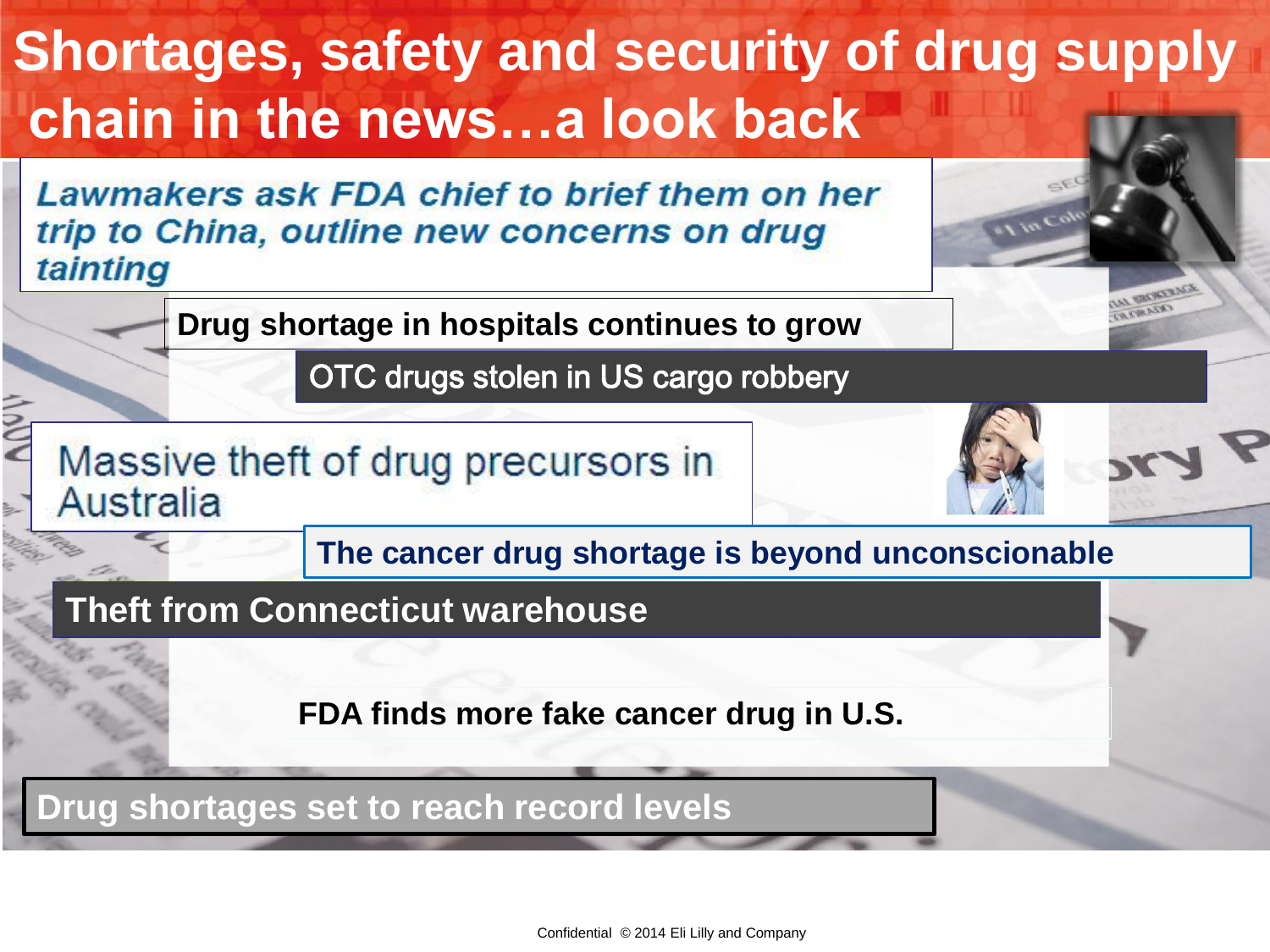### Shortage and Supply Chain Security Legislation

| <b>Act</b>                                                          | <b>Title</b>                                                                                                     | <b>Focus</b>                                                                                                      |
|---------------------------------------------------------------------|------------------------------------------------------------------------------------------------------------------|-------------------------------------------------------------------------------------------------------------------|
| <b>SAFE DOSES ACT</b><br>22 Sept 2012                               | Strengthening and<br><b>Focusing Enforcement to</b><br><b>Deter Organized Stealing</b><br>and Enhance Safety Act | <b>Civil and Criminal</b><br>penalties, against<br>counterfeit and cargo<br>thefts involving medical<br>products. |
| <b>FDASIA</b><br>9 July 2012                                        | Food and Drug<br><b>Administration Safety and</b><br><b>Innovation Act</b>                                       | Title VII Supply chain<br>controls, Title X Drug<br><b>Shortages</b>                                              |
| Drug Quality and Security<br>Act (DQSA) of 2013<br>27 November 2013 | <b>Compounding Quality Act</b><br>and Drug Supply Chain<br><b>Security Act (DSCSA)</b>                           | Compounding,<br>Serialization, suspect and<br>illegitimate product                                                |
| DIRECTIVE 2011/62/EU<br>1 July 2011                                 | <b>Falsified Medicines</b><br>Directive (EU)                                                                     | introduces measures to<br>prevent the entry of<br>falsified medicines into<br>the legal supply chain              |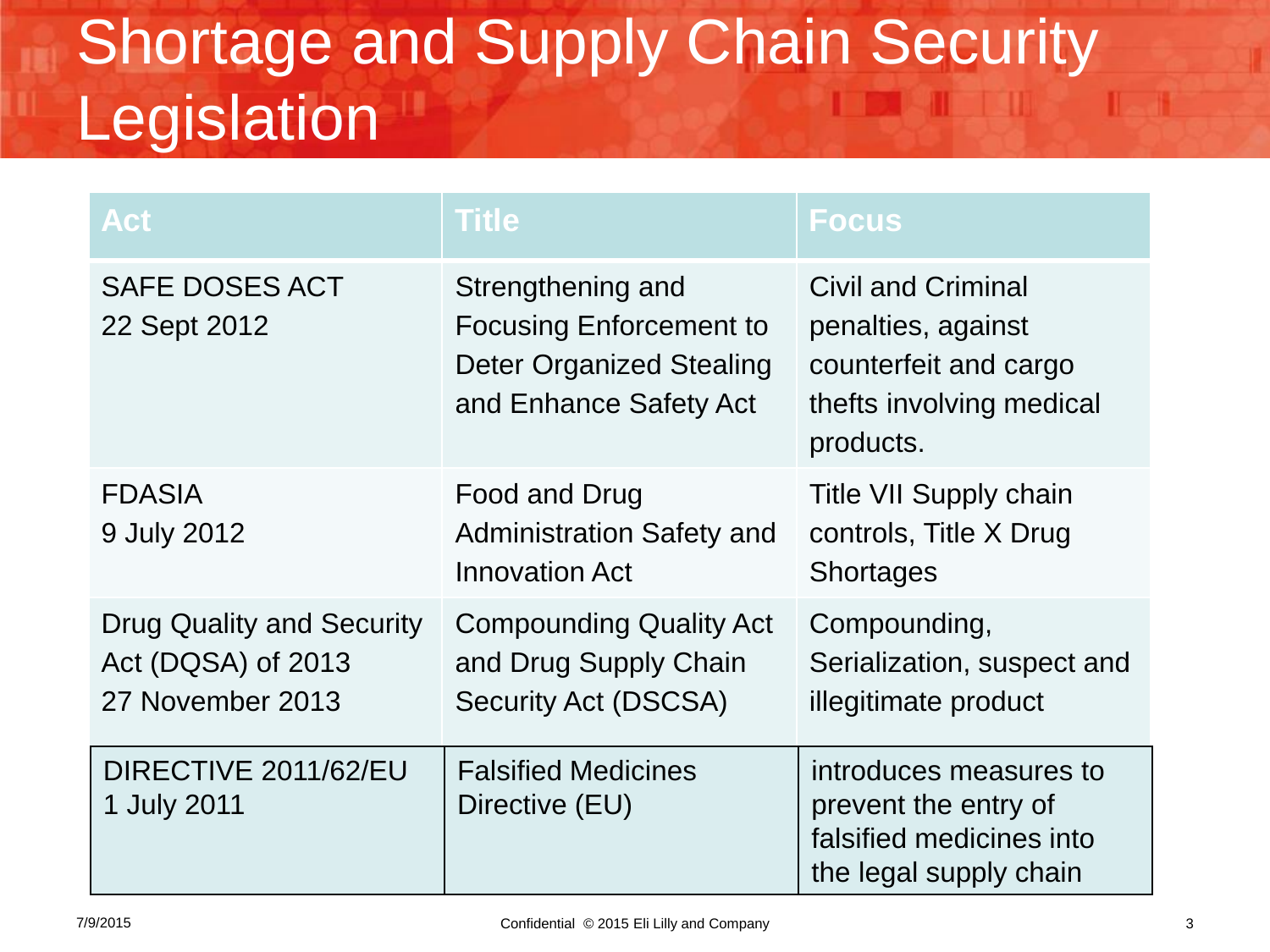# FDASIA Title X Drug Shortages

| <b>Title X</b> | <b>Drug Shortages</b>                       |
|----------------|---------------------------------------------|
|                | Discontinuance or interruption in the       |
| 1001           | production of life-saving drugs             |
| 1002           | Annual reporting on drug shortages          |
| 1003           | Coordination; task force and strategic plan |
| 1004           | Drug Shortage list                          |
| 1005           | Quotas applicable to drugs in shortage (CS) |
| 1006           | Attorney General report on drug shortages   |
| 1007           | Hospital repackaging of drugs in shortage   |
| 1008           | Study on drug shortages                     |

 31 October 2013: Proposed Rule: Permanent Discontinuance or Interruption in Manufacturing of Certain Drug or Biological Products (estimated date of final rule: January 2015)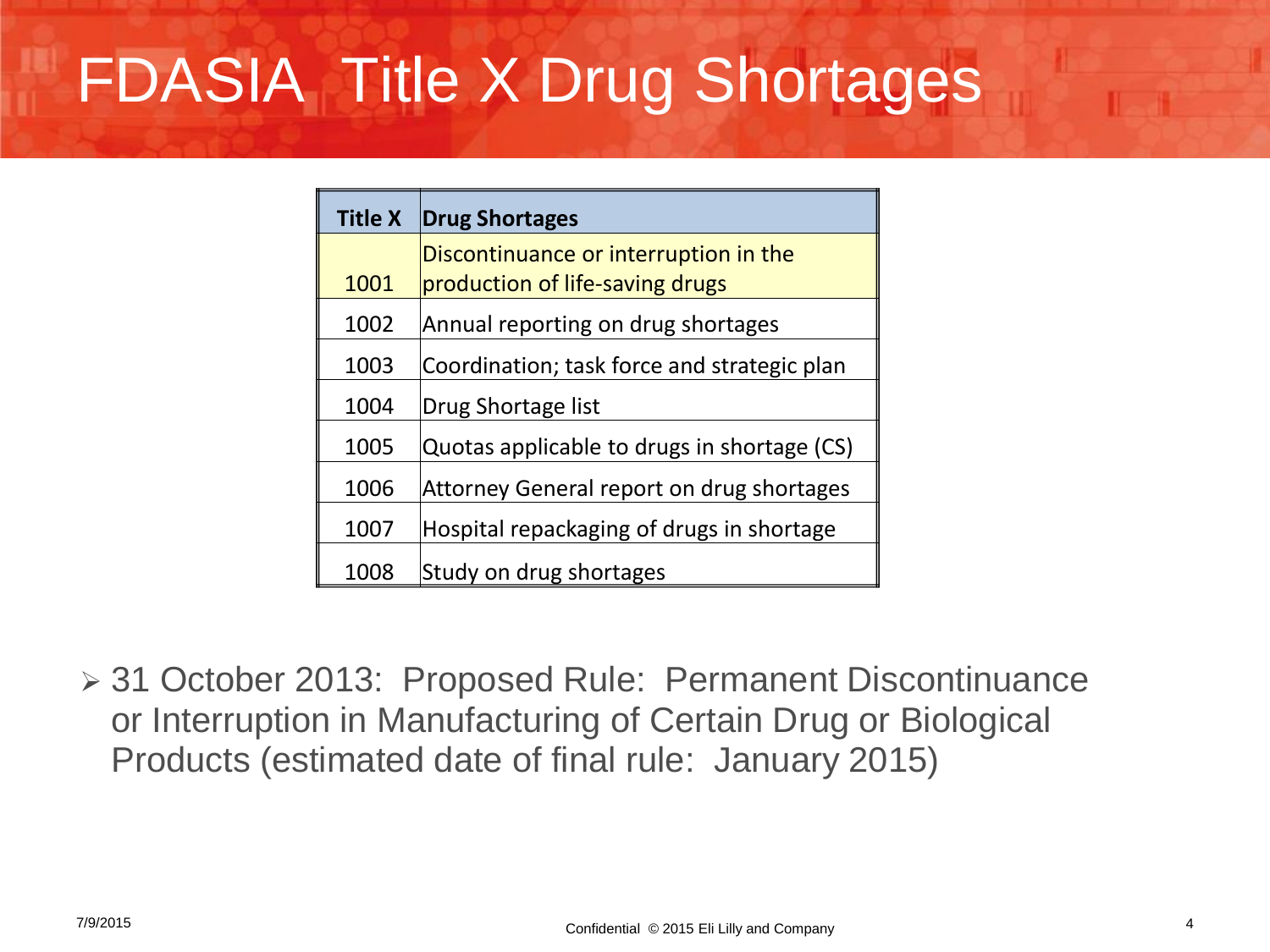# FDASIA Title X Drug Shortages

#### **Discontinuance or Interruption in the Production of Life-Saving Drugs**

- "life supporting; life sustaining; or intended for use in the prevention or treatment of a debilitating disease or condition," including drugs used in emergency medical care or during surgery;
- Notify of a permanent discontinuance or an interruption of the manufacture of the drug that is "likely to lead to a meaningful disruption" in the supply of that drug in the United States" and the reasons for such discontinuation or interruption.
- 6 months or if not possible, as soon as practicable.
- Drugs subject to reporting do not include biologics (voluntary notification) or radio pharmaceutical drugs. However the Proposed Rule proposes to include biologics.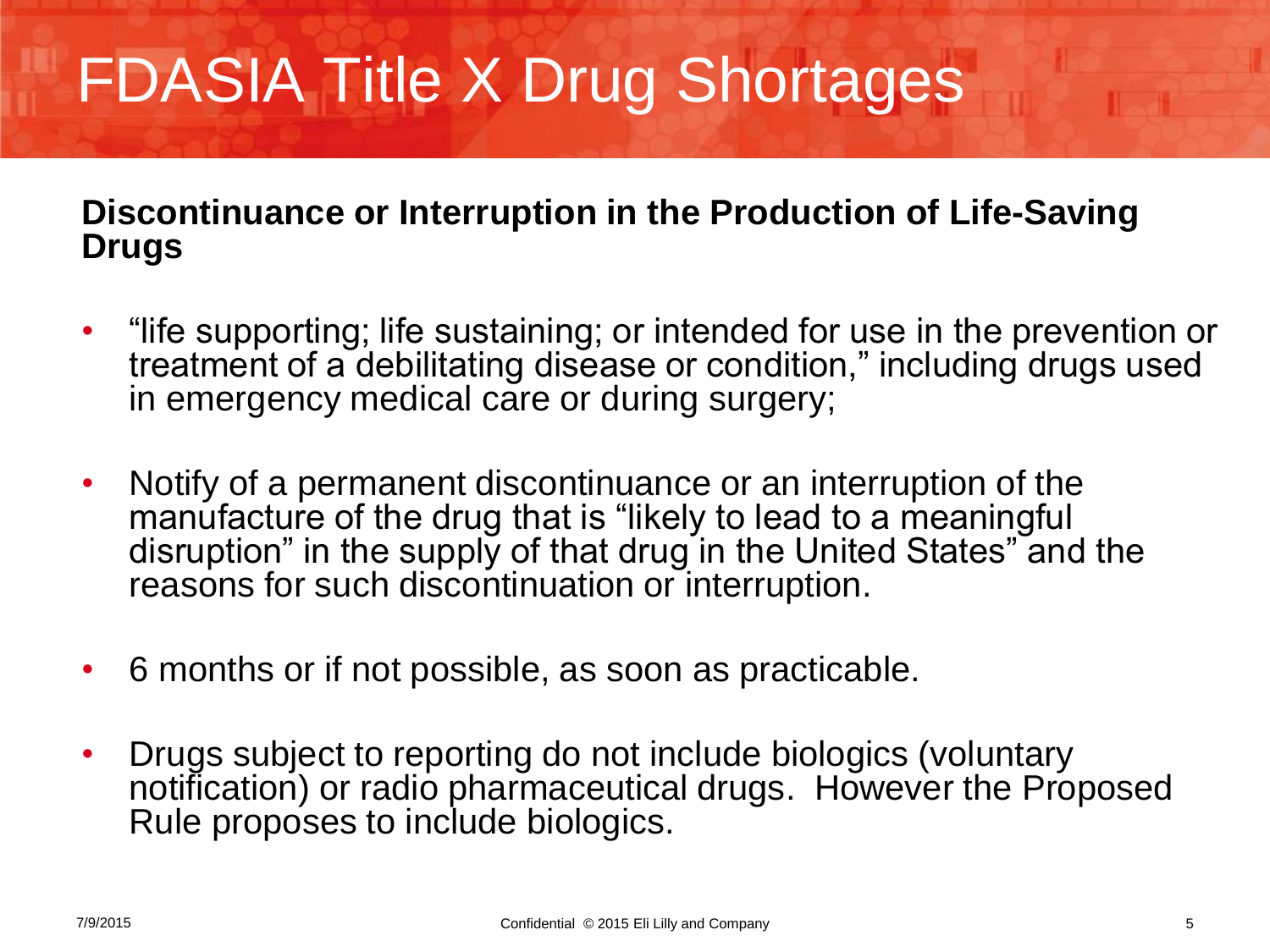## FDASIA Title X

- $\checkmark$  Public disclosure to "the maximum extent" practicable" - shortage list on website
- Coordinate with Attorney General to address DEA controlled substance quotas
- $\checkmark$  Expedited inspections and reviews
- Biologic notifications added via Proposed Rule
- Task Force- coordination and communication; develop a Strategic Plan 1 year after enactment
- Consideration of shortage in regulatory action
- Annual report to Congress and trend analysisincluding names of manufacturers failing to notify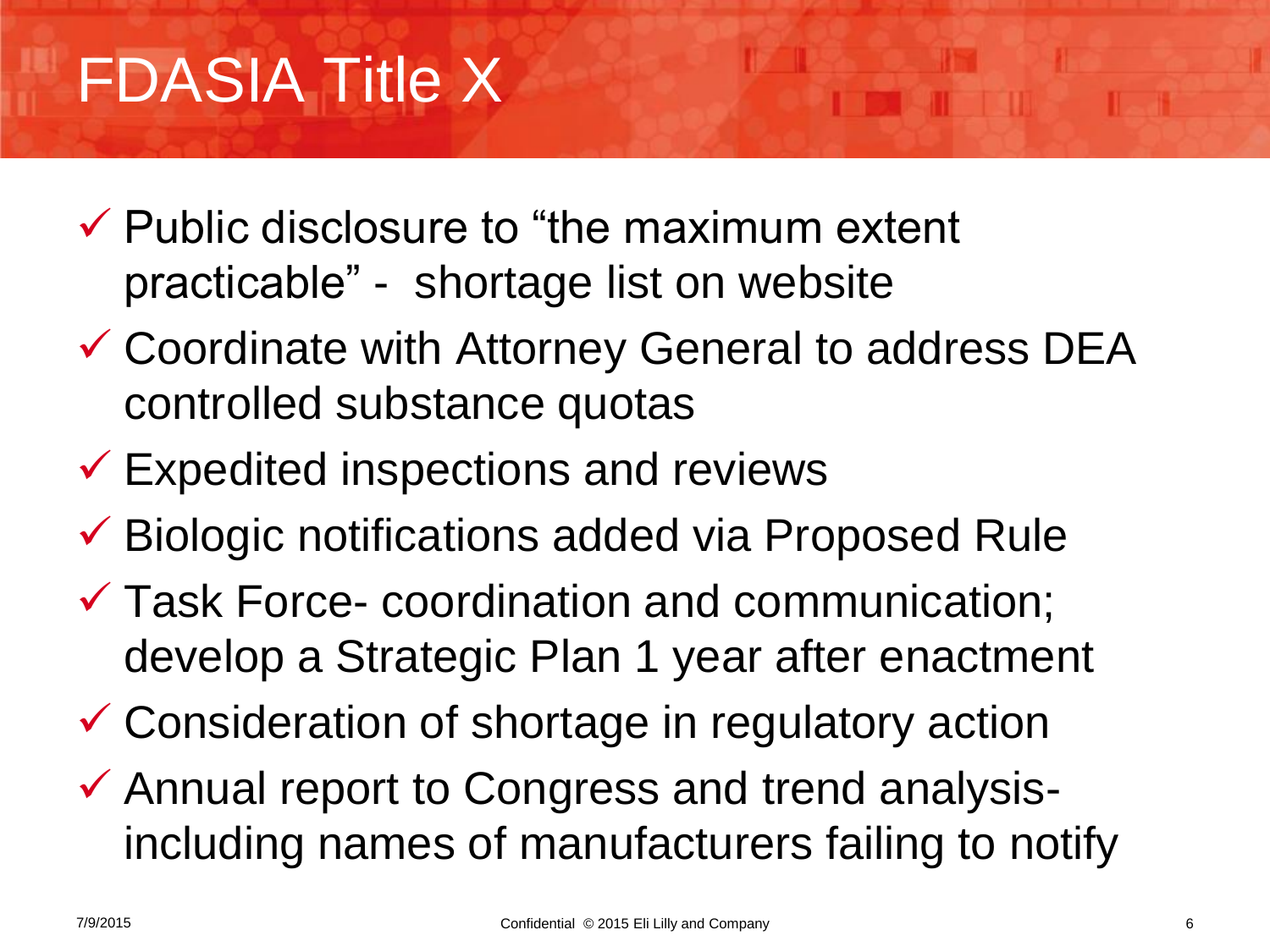# FDASIA Title X Failure to Meet Requirements

- Letter from FDA
- Response letter (30 days) with basis for noncompliance
- Publicly available within 45 days
- Included in annual report to Congress
- Hindsight is 20/20
- One recent example of "Non-Compliance with Notification" on website

<http://www.fda.gov/Drugs/DrugSafety/DrugShortages/ucm403902.htm>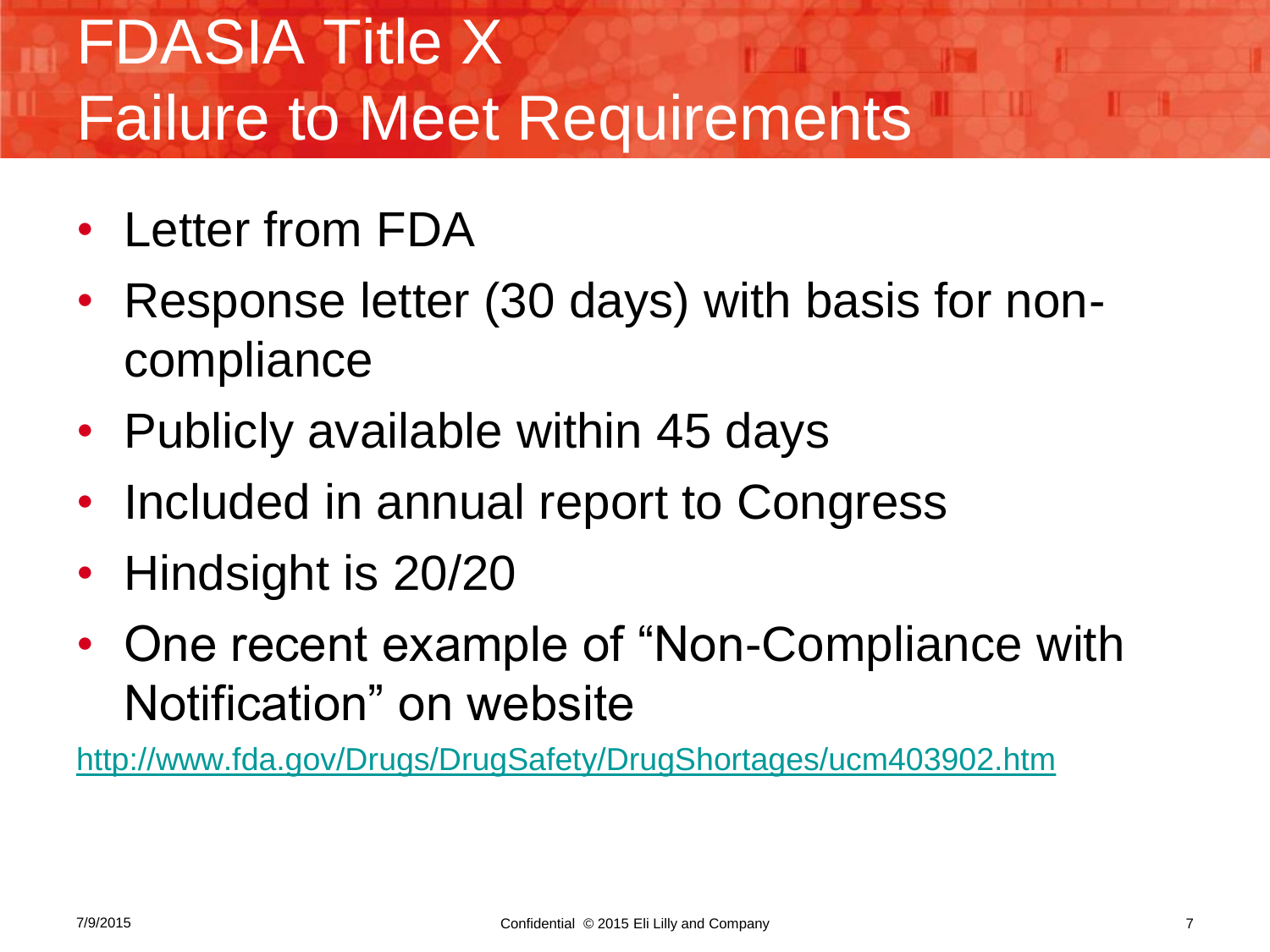# FDASIA Title X – other provisions of note

- Public Health exception information may not be publically disclosed if Secretary determines that disclosure of such information would adversely affect the public health (e.g., hoarding)
- Notifications not construed as admissions of any violation of FDCA or as evidence of off-label promotion
- Reporting mechanism for health care providers and others to report evidence of shortage
- Review and Construction: Determinations, findings, actions or omissions of FDA related to this section (1003) will not be subject to judicial review or be used as a defense to any enforcement action by the FDA.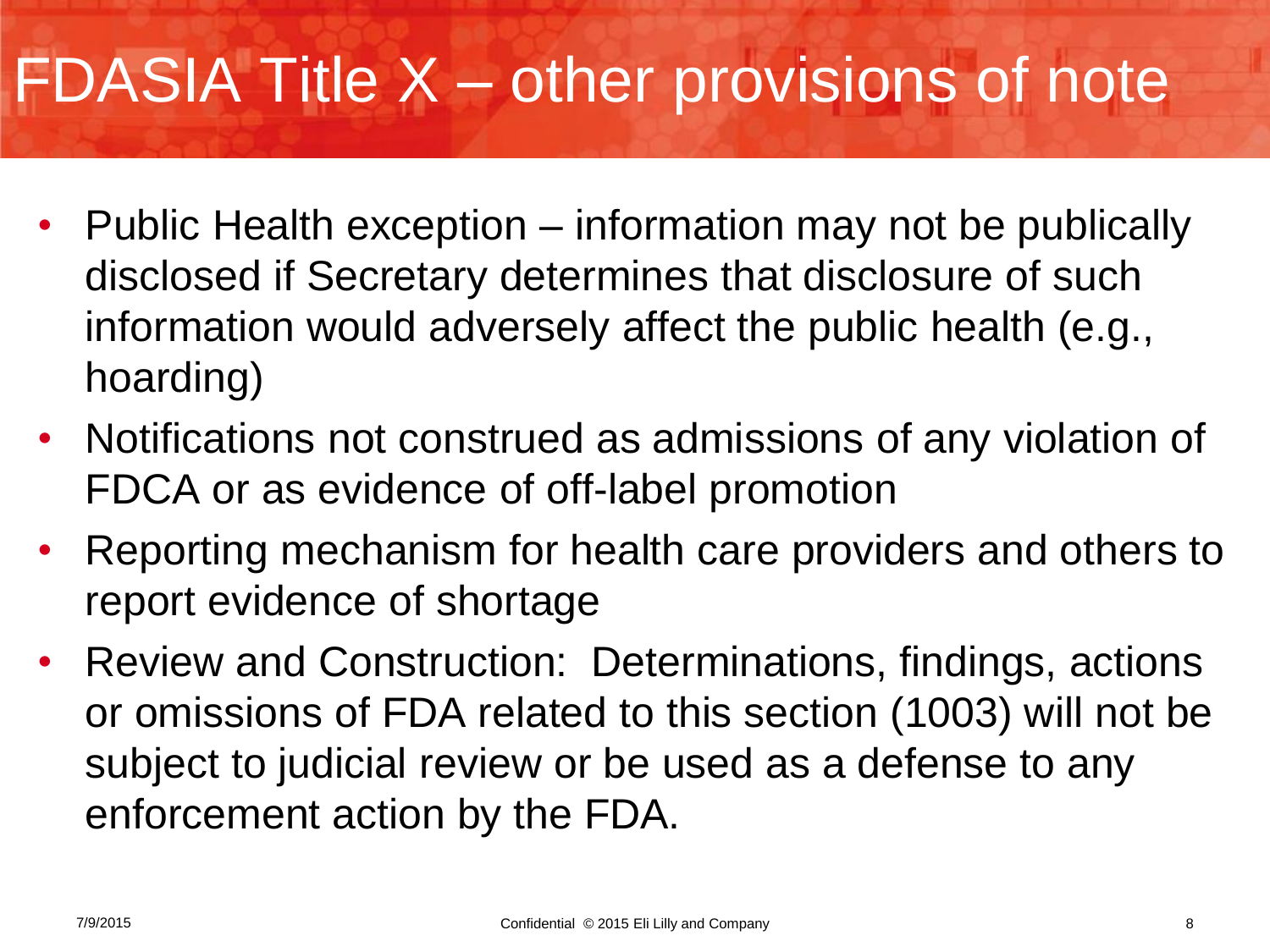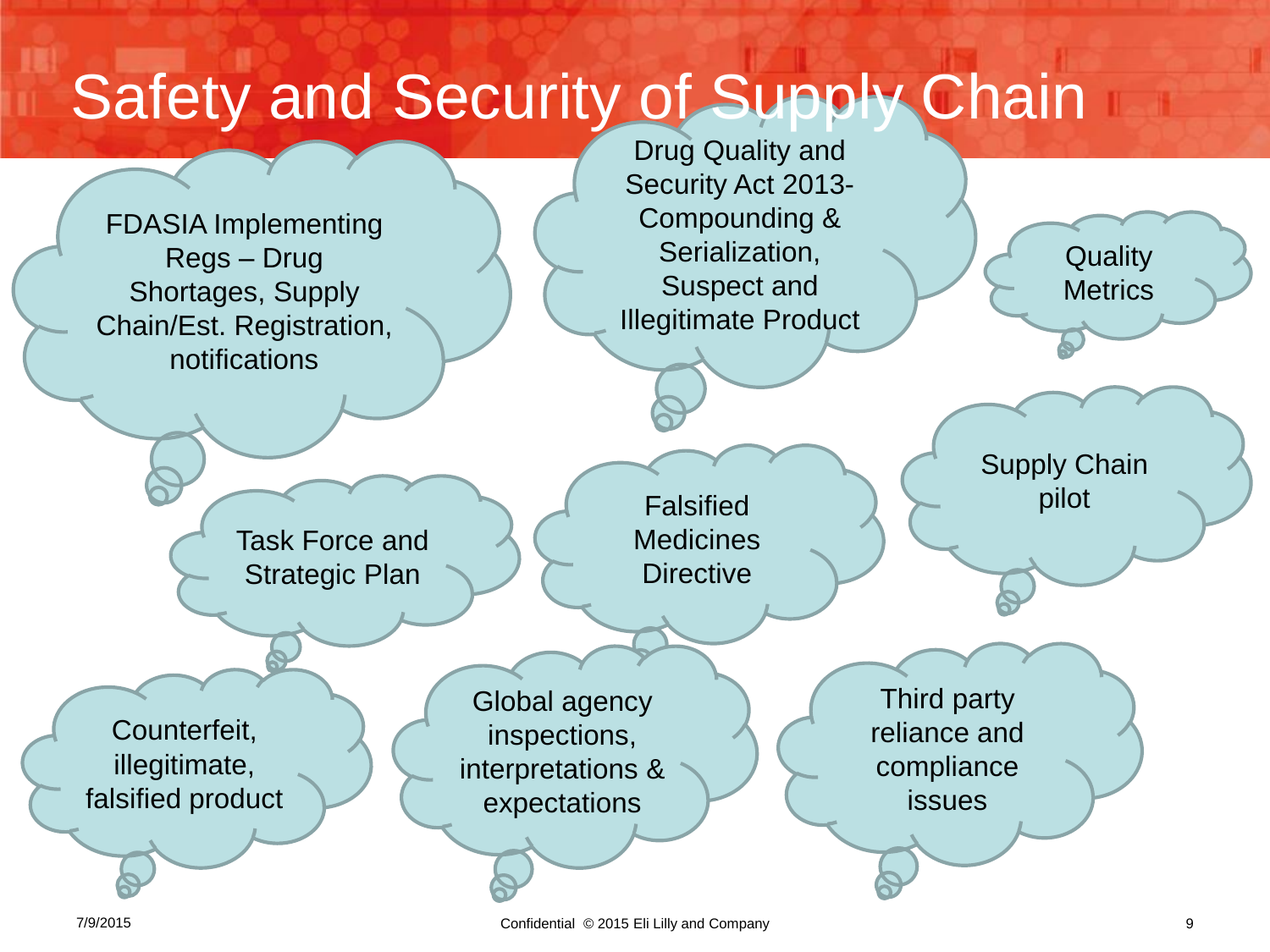#### Process

- Review and update of procedures and global standards and incorporate new notifications
- Ensure appropriate personnel with appropriate qualifications handling the issues
- Ensure speed in identifying and escalating potential issues
- Ensure timely notifications
- Build new processes as needed for new requirements
	- Protection of patient supply and safety and security of supply chain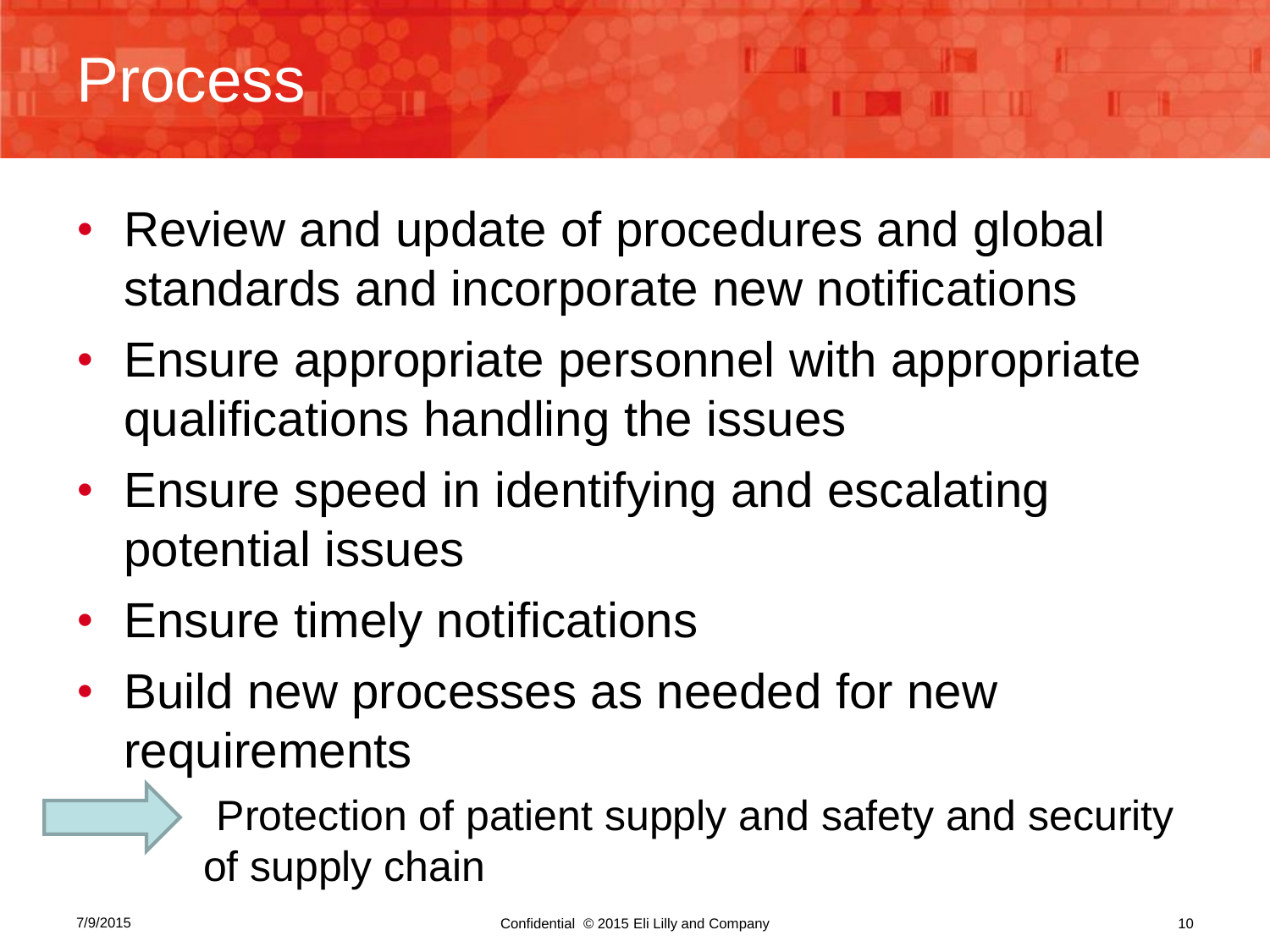#### Evaluation of Potential Root Causes

Task Force Strategic Plan: Failures in product or facility quality are the primary factor leading to disruptions in manufacturing\*



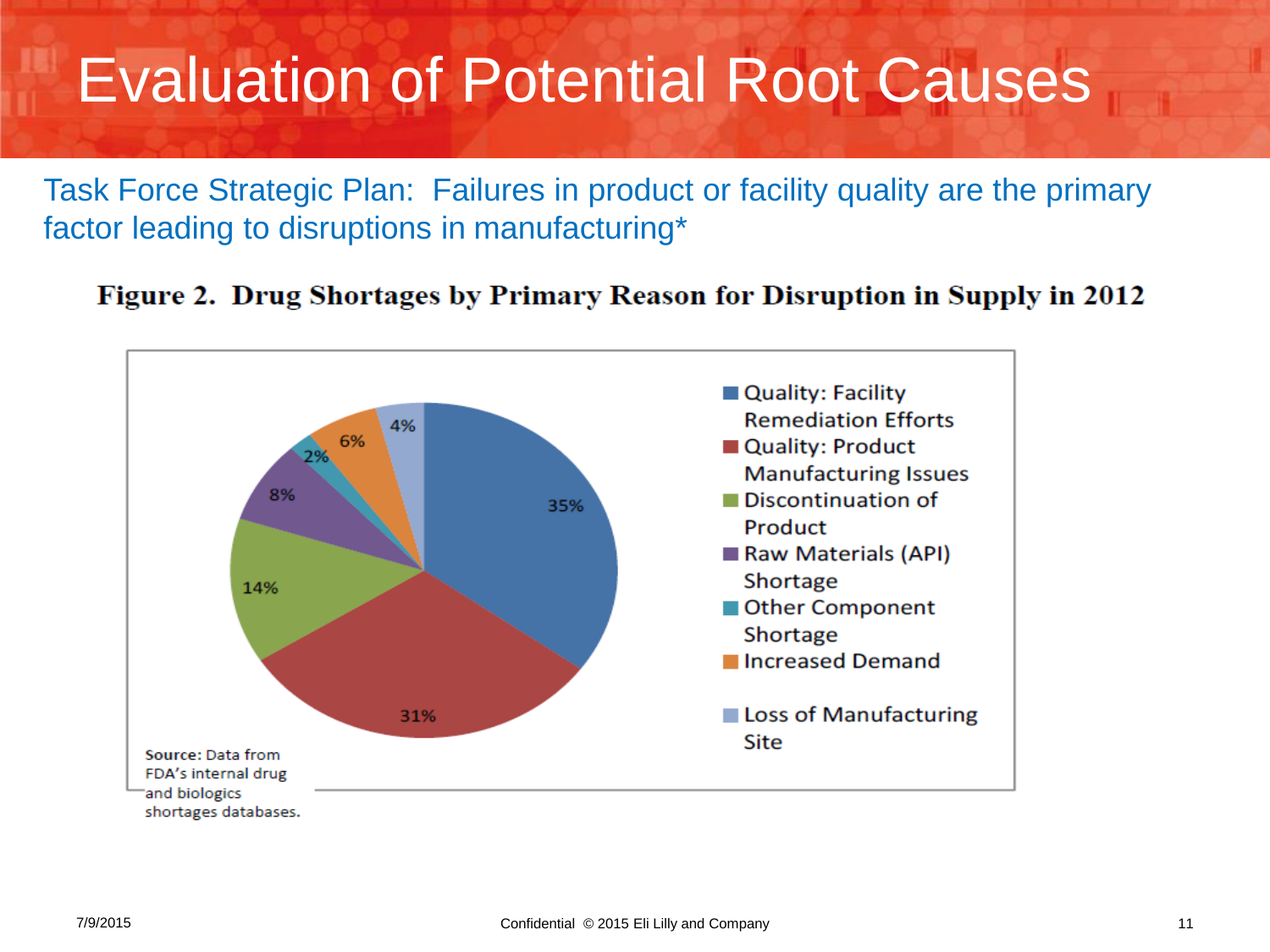#### Inter-association collaboration to prevent and address shortages

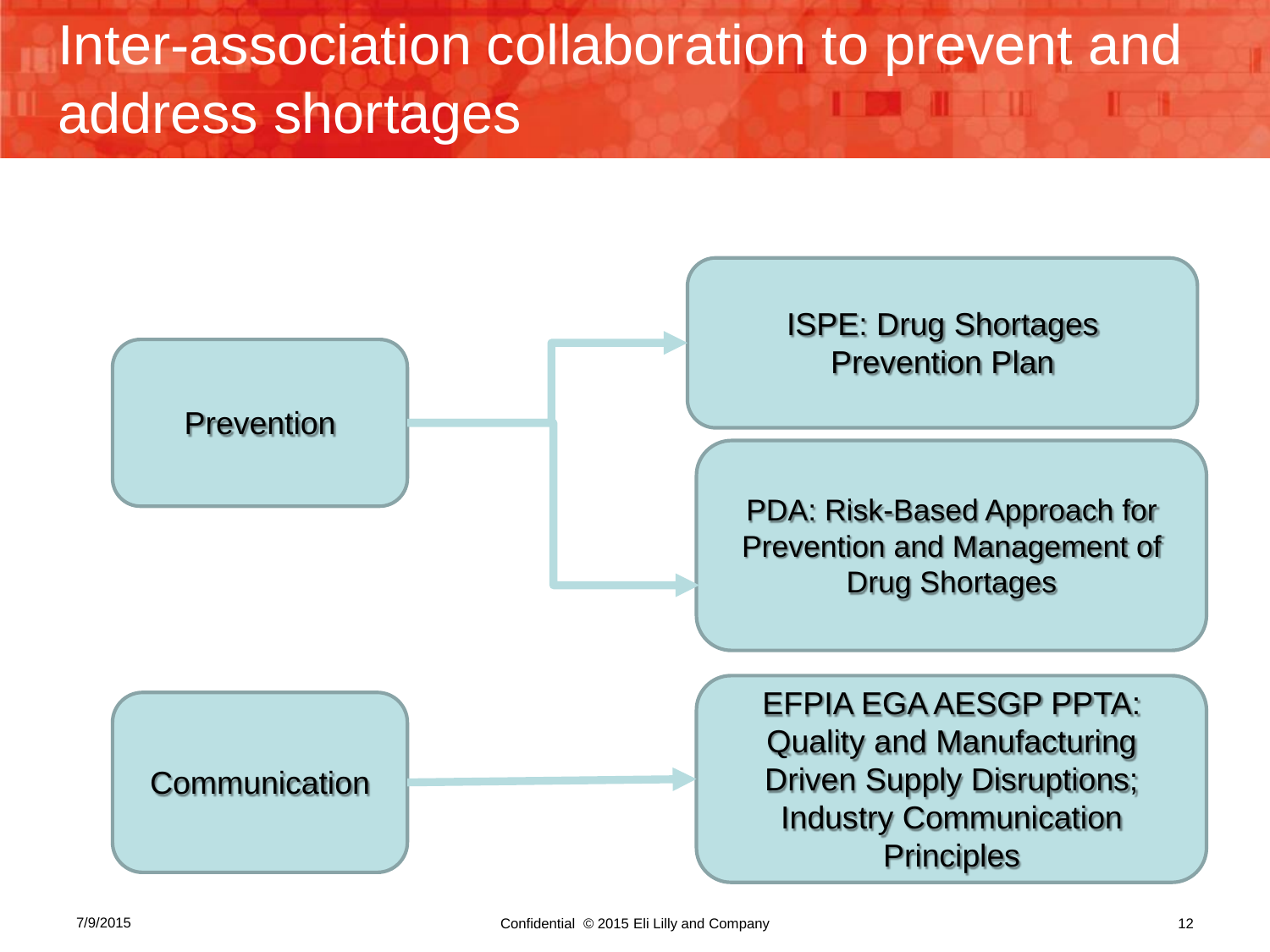# **ISPE Systems Model**



**BOAT THE**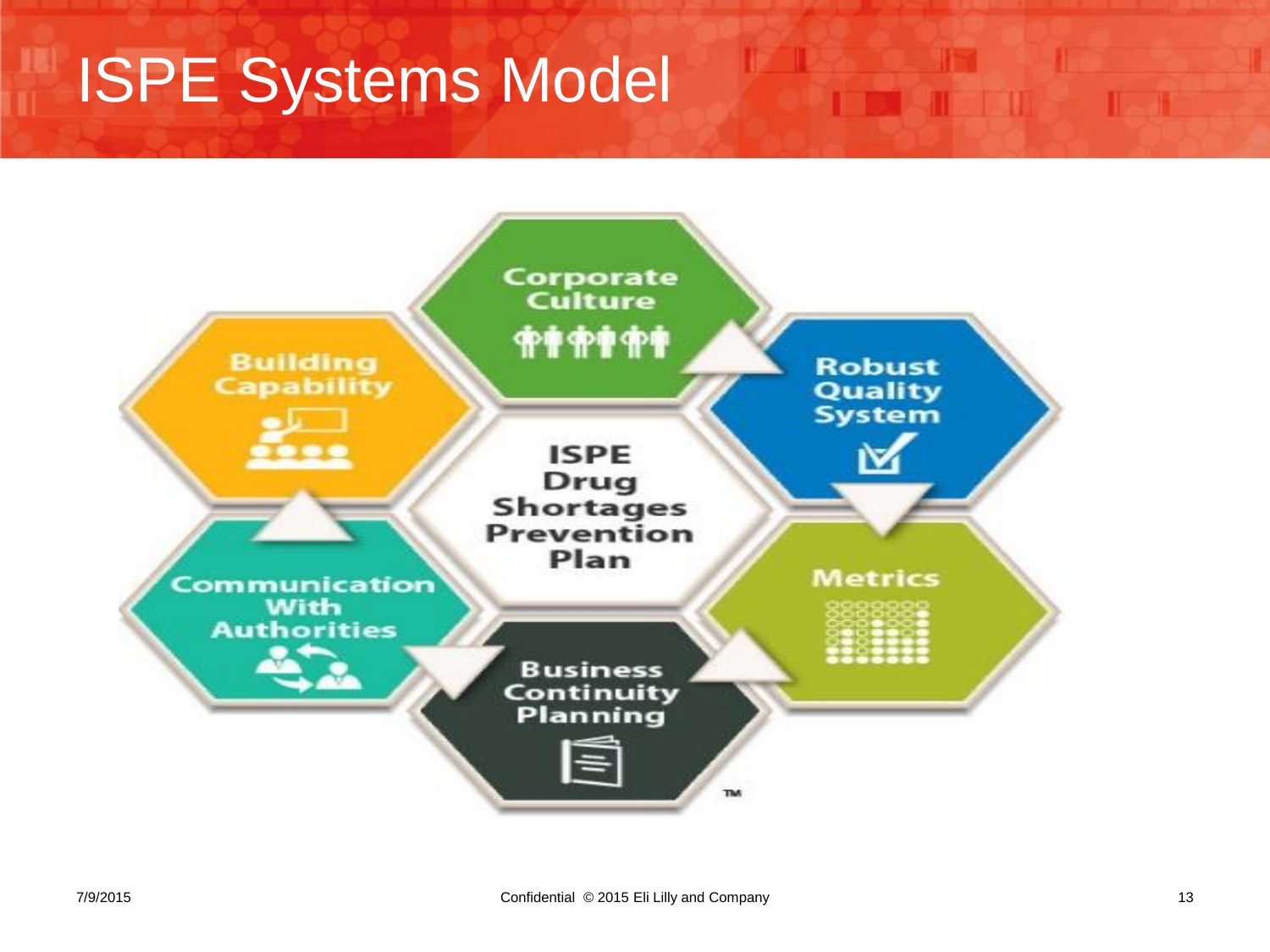# PDA Risk Triage Method

|                                                            |                                                                                              | <b>Availability of Alternatives</b>                                                                 |                                     |                                                                 |                                                                           |
|------------------------------------------------------------|----------------------------------------------------------------------------------------------|-----------------------------------------------------------------------------------------------------|-------------------------------------|-----------------------------------------------------------------|---------------------------------------------------------------------------|
| 1. Define impact to patient                                |                                                                                              |                                                                                                     | <b>No Alternatives</b><br>Available | Alternative<br>Products<br>Available:<br><b>Similar Therapy</b> | <b>Exact Product</b><br>Available but in<br>Other<br><b>Presentations</b> |
|                                                            | Medically<br><b>Necessary</b><br><b>Product, Life</b><br>supporting or<br>Life<br>sustaining | <b>Fatal or severe</b><br>irreversible harm<br>if the patient is<br>not treated with<br>the product | <b>Risk Level A</b>                 | <b>Risk Level A</b>                                             | <b>Risk Level B</b>                                                       |
| Therapeutic Use & Consequences if Product<br>not Available | <b>Acute short</b><br>term or<br>chronic long<br>term                                        | <b>Severe harm but</b><br>reversible if<br>patient is not<br>treated with the<br>product            | <b>Risk Level A</b>                 | <b>Risk Level B</b>                                             | <b>Risk Level C</b>                                                       |
|                                                            | <b>Other</b><br>indications                                                                  | Inconvenience if<br>patient is not<br>treated with the<br>product                                   | <b>Risk Level B</b>                 | <b>Risk Level C</b>                                             | <b>Risk Level C</b>                                                       |

|    |                                                                      |      | 2. At each risk level                                                    |                     | <b>Likelihood of Shortage</b>          |                                        |                                        |
|----|----------------------------------------------------------------------|------|--------------------------------------------------------------------------|---------------------|----------------------------------------|----------------------------------------|----------------------------------------|
| 4. | <b>Develop and</b><br>implement risk<br>control<br><b>strategies</b> |      | consider the Likelihood<br>of a drug shortage, and<br>3. Define priority |                     | High                                   | Moderate                               | Low                                    |
|    |                                                                      |      | <b>Talk</b>                                                              | <b>Risk Level A</b> | <b>Risk Priority</b><br><b>Level 1</b> | <b>Risk Priority</b><br><b>Level 1</b> | <b>Risk Priority</b><br><b>Level 2</b> |
|    |                                                                      | Risk |                                                                          | <b>Risk Level B</b> | <b>Risk Priority</b><br><b>Level 1</b> | <b>Risk Priority</b><br>Level 2        | <b>Risk Priority</b><br>Level 3        |
|    |                                                                      |      |                                                                          | <b>Risk Level C</b> | <b>Risk Priority</b><br><b>Level 2</b> | <b>Risk Priority</b><br>Level 3        | <b>Risk Priority</b><br>Level 3        |